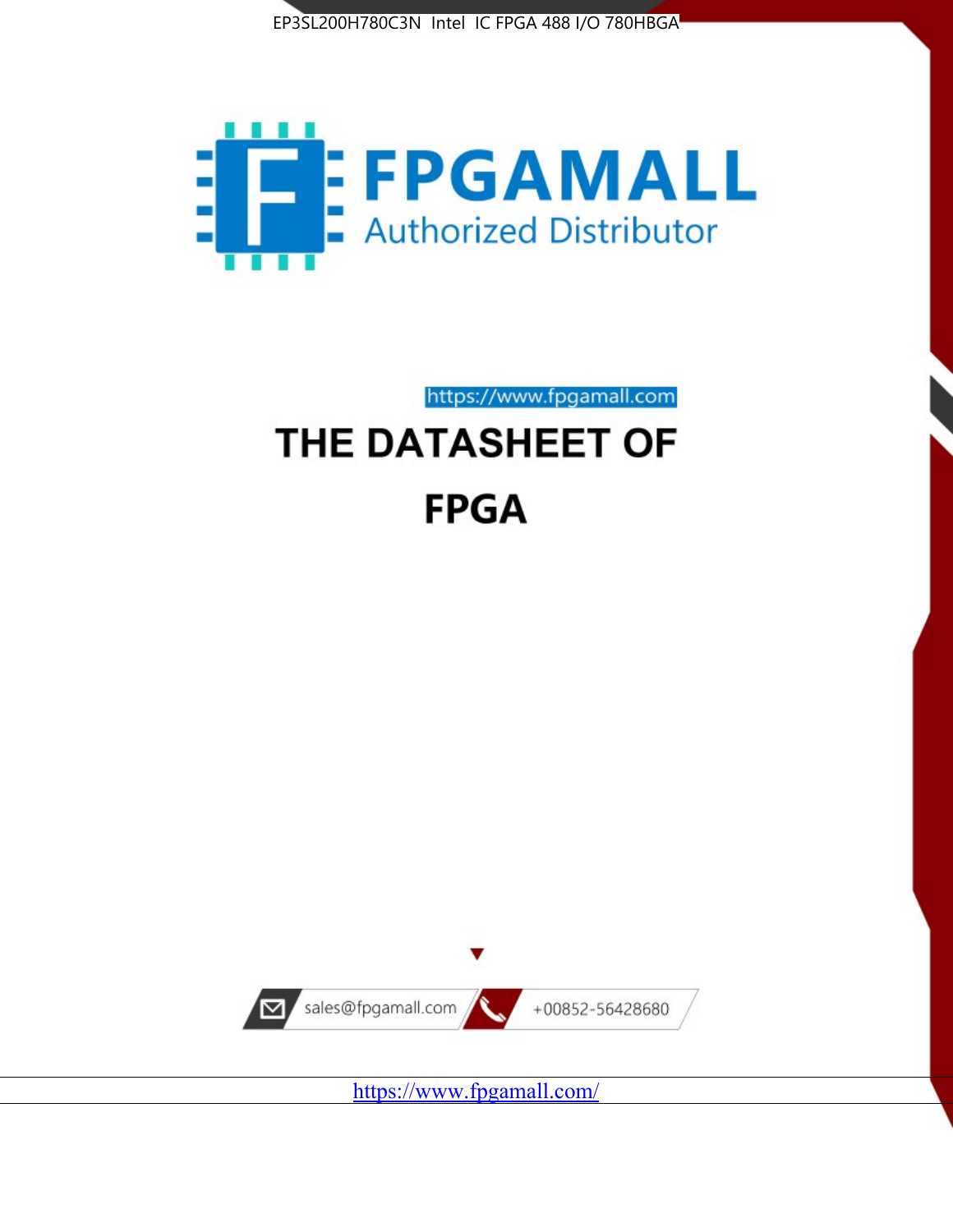

# **1. Stratix III Device Family Overview**

**SIII51001-1.8**

The Stratix® III family provides one of the most architecturally advanced, high-performance, low-power FPGAs in the marketplace.

Stratix III FPGAs lower power consumption through Altera's innovative Programmable Power Technology, which provides the ability to turn on the performance where needed and turn down the power consumption for blocks not in use. Selectable Core Voltage and the latest in silicon process optimizations are also employed to deliver the industry's lowest power, high-performance FPGAs.

Specifically designed for ease of use and rapid system integration, the Stratix III FPGA family offers two variants optimized to meet different application needs:

- The Stratix III *L* family provides balanced logic, memory, and multiplier ratios for mainstream applications.
- The Stratix III *E* family is memory- and multiplier-rich for data-centric applications.

Modular I/O banks with a common bank structure for vertical migration lend efficiency and flexibility to the high-speed I/O. Package and die enhancements with dynamic on-chip termination, output delay, and current strength control provide best-in-class signal integrity.

Based on a 1.1-V, 65-nm all-layer copper SRAM process, the Stratix III family is a programmable alternative to custom ASICs and programmable processors for high-performance logic, digital signal processing (DSP), and embedded designs.

Stratix III devices include optional configuration bit stream security through volatile or non-volatile 256-bit Advanced Encryption Standard (AES) encryption. Where ultra-high reliability is required, Stratix III devices include automatic error detection circuitry to detect data corruption by soft errors in the configuration random-access memory (CRAM) and user memory cells.

## **Features Summary**

Stratix III devices offer the following features:

- 48,000 to 338,000 equivalent logic elements (LEs) (refer to Table 1–1)
- 2,430 to 20,497 Kbits of enhanced TriMatrix memory consisting of three RAM block sizes to implement true dual-port memory and FIFO buffers
- High-speed DSP blocks provide dedicated implementation of 9×9, 12×12, 18×18, and 36×36 multipliers (at up to 550 MHz), multiply-accumulate functions, and finite impulse response (FIR) filters
- I/O:GND:PWR ratio of 8:1:1 along with on-die and on-package decoupling for robust signal integrity
- Programmable Power Technology, which minimizes power while maximizing device performance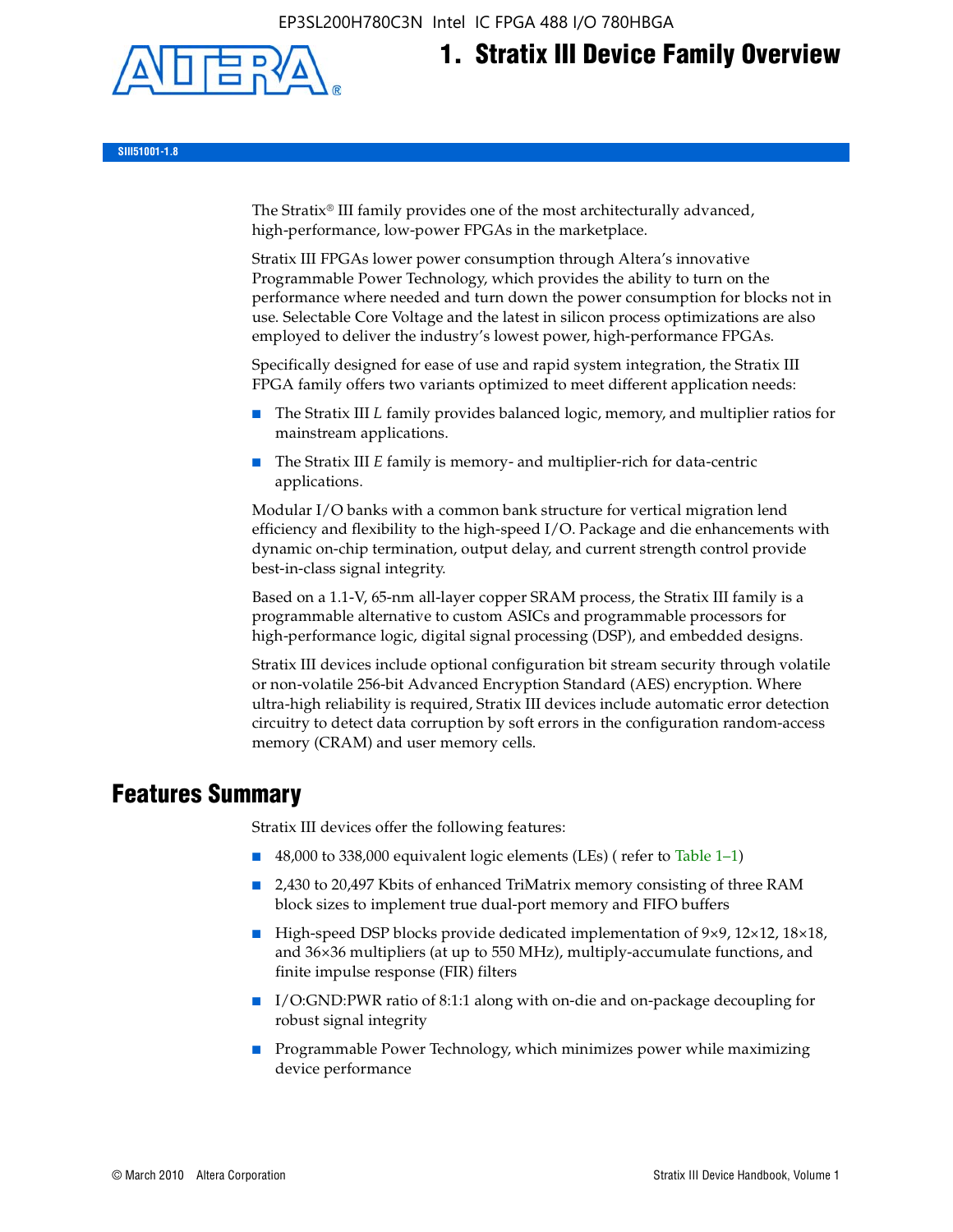- Selectable Core Voltage, available in low-voltage devices (L ordering code suffix), enables selection of lowest power or highest performance operation
- Up to 16 global clocks, 88 regional clocks, and 116 peripheral clocks per device
- Up to 12 phase-locked loops (PLLs) per device that support PLL reconfiguration, clock switchover, programmable bandwidth, clock synthesis, and dynamic phase shifting
- Memory interface support with dedicated DQS logic on all I/O banks
- Support for high-speed external memory interfaces including DDR, DDR2, DDR3 SDRAM, RLDRAM II, QDR II, and QDR II+ SRAM on up to 24 modular I/O banks
- Up to 1,104 user I/O pins arranged in 24 modular I/O banks that support a wide range of industry I/O standards
- Dynamic On-Chip Termination (OCT) with auto calibration support on all  $I/O$ banks
- High-speed differential I/O support with serializer/deserializer (SERDES) and dynamic phase alignment (DPA) circuitry for 1.6 Gbps performance
- Support for high-speed networking and communications bus standards including SPI-4.2, SFI-4, SGMII, Utopia IV, 10 Gigabit Ethernet XSBI, Rapid I/O, and NPSI
- The only high-density, high-performance FPGA with support for 256-bit AES volatile and non-volatile security key to protect designs
- Robust on-chip hot socketing and power sequencing support
- Integrated cyclical redundancy check (CRC) for configuration memory error detection with critical error determination for high availability systems support
- Built-in error correction coding (ECC) circuitry to detect and correct data errors in M144K TriMatrix memory blocks
- Nios<sup>®</sup> II embedded processor support
- Support for multiple intellectual property megafunctions from Altera® MegaCore® functions and Altera Megafunction Partners Program (AMPPSM)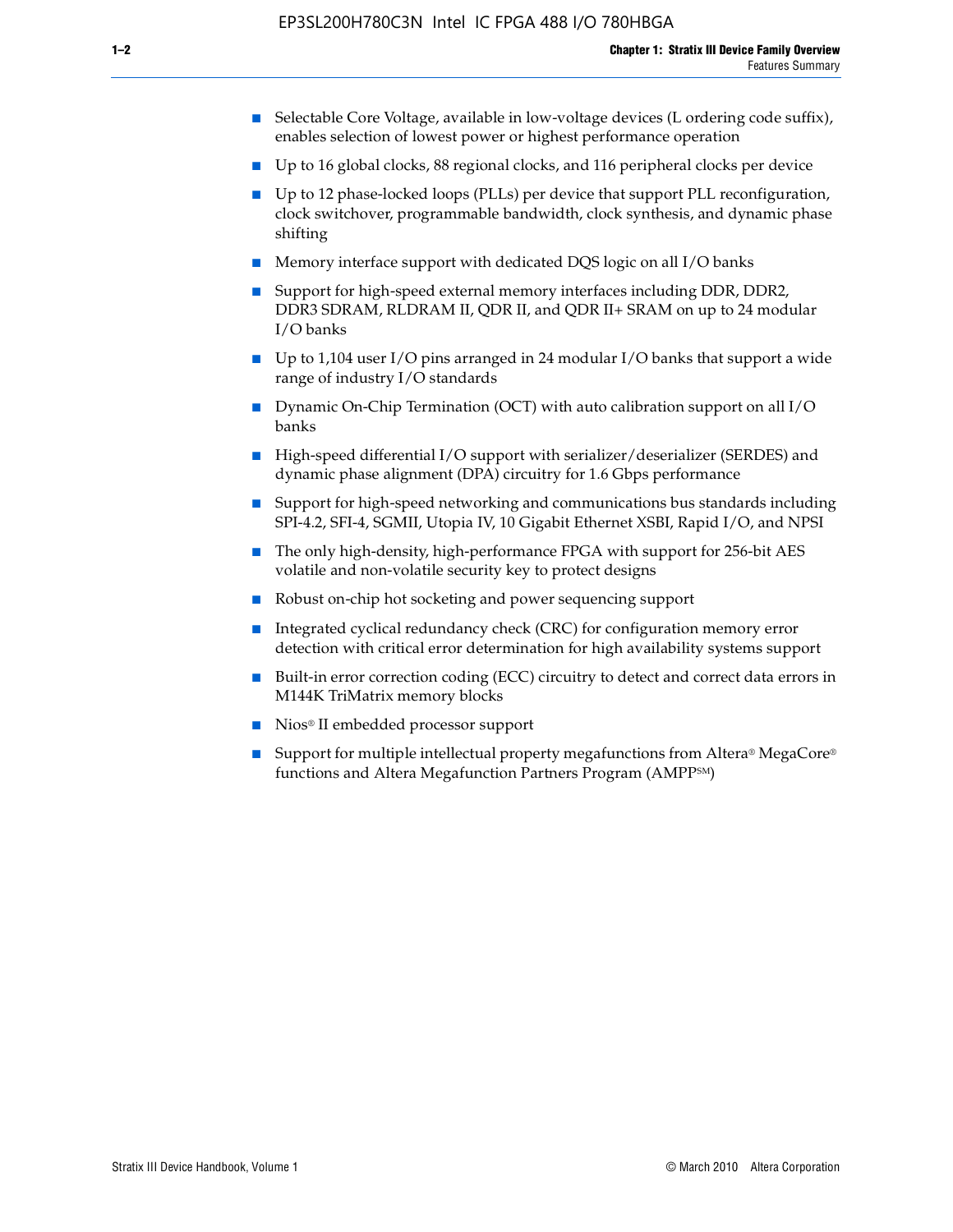#### Table 1–1 lists the Stratix III FPGA family features.

|                                                 | Device/<br><b>Feature</b> | <b>ALMs</b> | <b>LEs</b> | M9K<br><b>Blocks</b> | <b>M144K</b><br><b>Blocks</b> | <b>MLAB</b><br><b>Blocks</b> | <b>Total</b><br><b>Embedded</b><br><b>RAM Kbits</b> | <b>MLAB</b><br><b>RAM</b><br><b>Kbits</b><br>(1) | <b>Total</b><br><b>RAM</b><br>Kbits $(2)$ | $18\times18$ -bit<br><b>Multipliers</b><br>(FIR Mode) | <b>PLL</b><br>(3, |
|-------------------------------------------------|---------------------------|-------------|------------|----------------------|-------------------------------|------------------------------|-----------------------------------------------------|--------------------------------------------------|-------------------------------------------|-------------------------------------------------------|-------------------|
|                                                 | EP3SL50                   | 19K         | 47.5K      | 108                  | 6                             | 950                          | 1,836                                               | 297                                              | 2,133                                     | 216                                                   | 4                 |
|                                                 | EP3SL70                   | 27K         | 67.5K      | 150                  | 6                             | 1,350                        | 2,214                                               | 422                                              | 2,636                                     | 288                                                   | 4                 |
| <b>Stratix III</b>                              | EP3SL110                  | 43K         | 107.5K     | 275                  | 12                            | 2,150                        | 4,203                                               | 672                                              | 4,875                                     | 288                                                   | 8                 |
| Logic<br>Family                                 | EP3SL150                  | 57K         | 142.5K     | 355                  | 16                            | 2,850                        | 5,499                                               | 891                                              | 6,390                                     | 384                                                   | 8                 |
|                                                 | EP3SL200                  | 80K         | 200K       | 468                  | 36                            | 4,000                        | 9,396                                               | 1,250                                            | 10,646                                    | 576                                                   | 12                |
|                                                 | EP3SL340                  | 135K        | 337.5K     | 1,040                | 48                            | 6,750                        | 16,272                                              | 2,109                                            | 18,381                                    | 576                                                   | 12                |
|                                                 | EP3SE50                   | 19K         | 47.5K      | 400                  | 12                            | 950                          | 5,328                                               | 297                                              | 5,625                                     | 384                                                   | 4                 |
| <b>Stratix III</b><br><b>Enhanced</b><br>Family | EP3SE80                   | 32K         | 80K        | 495                  | 12                            | 1,600                        | 6,183                                               | 500                                              | 6,683                                     | 672                                                   | 8                 |
|                                                 | EP3SE110                  | 43K         | 107.5K     | 639                  | 16                            | 2,150                        | 8.055                                               | 672                                              | 8,727                                     | 896                                                   | 8                 |
|                                                 | EP3SE260                  | 102K        | 255K       | 864                  | 48                            | 5,100                        | 14,688                                              | 1,594                                            | 16,282                                    | 768                                                   | 12                |

**Table 1–1.** FPGA Family Features for Stratix III Devices

**Notes to Table 1–1:**

(1) MLAB ROM mode supports twice the number of MLAB RAM Kbits.

(2) For total ROM Kbits, use this equation to calculate: Total ROM Kbits = Total Embedded RAM Kbits +  $[(# of MLAB blocks × 640)/1024]$ 

(3) The availability of the PLLs shown in this column is based on the device with the largest package. Refer to the *[Clock Networks and PLLs in Stratix](http://www.altera.com/literature/hb/stx3/stx3_siii51006.pdf)  [III Devices](http://www.altera.com/literature/hb/stx3/stx3_siii51006.pdf)* chapter in volume 1 of the *Stratix III Device Handbook* for the availability of the PLLs for each device.

> The Stratix III logic family (*L*) offers balanced logic, memory, and multipliers to address a wide range of applications, while the enhanced family (*E*) offers more memory and multipliers per logic and is ideal for wireless, medical imaging, and military applications.

Stratix III devices are available in space-saving FineLine BGA (FBGA) packages (refer to Table 1–2 and Table 1–3).

**PLLs**  *(3)*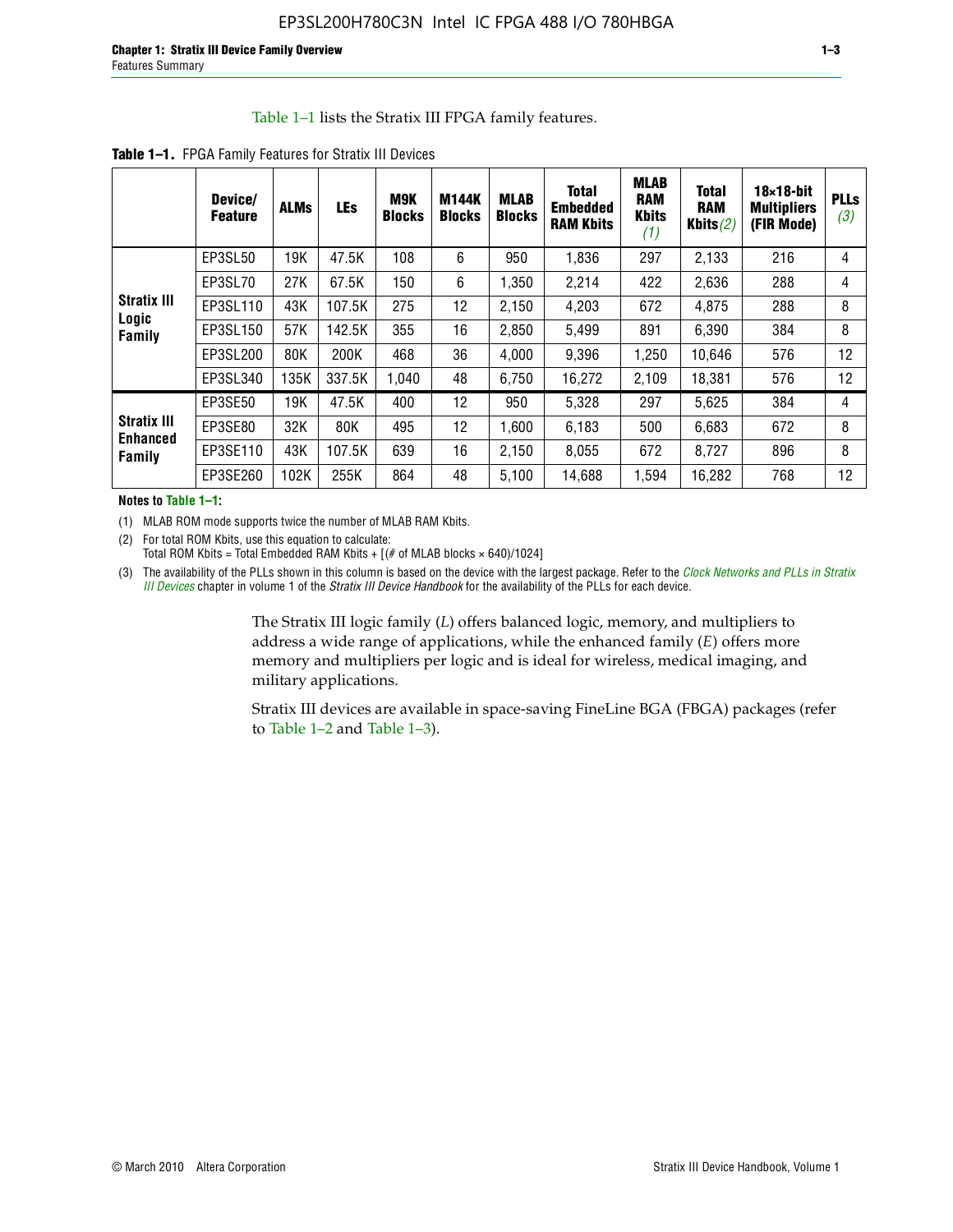Table 1–2 lists the Stratix III FPGA package options and I/O pin counts.

| <b>Device</b> | 484-Pin<br><b>FineLine</b><br>BGA(2) | <b>780-Pin</b><br><b>FineLine</b><br>BGA(2) | 1152-Pin<br><b>FineLine</b><br>BGA(2) | <b>1517-Pin</b><br><b>FineLine BGA</b><br>(3) | <b>1760-Pin</b><br><b>FineLine BGA</b><br>(3) |
|---------------|--------------------------------------|---------------------------------------------|---------------------------------------|-----------------------------------------------|-----------------------------------------------|
| EP3SL50       | 296                                  | 488                                         |                                       |                                               |                                               |
| EP3SL70       | 296                                  | 488                                         |                                       |                                               |                                               |
| EP3SL110      |                                      | 488                                         | 744                                   |                                               |                                               |
| EP3SL150      |                                      | 488                                         | 744                                   |                                               |                                               |
| EP3SL200      |                                      | 488 $(5)$                                   | 744                                   | 976                                           |                                               |
| EP3SL340      |                                      |                                             | 744(4)                                | 976                                           | 1,120                                         |
| EP3SE50       | 296                                  | 488                                         |                                       |                                               |                                               |
| EP3SE80       |                                      | 488                                         | 744                                   |                                               |                                               |
| EP3SE110      |                                      | 488                                         | 744                                   |                                               |                                               |
| EP3SE260      |                                      | 1488(5)                                     | 744                                   | 976                                           |                                               |

**Table 1–2.** Package Options and I/O Pin Counts *(Note 1)*

**Notes to Table 1–2:**

(1) The arrows indicate vertical migration.

- (2) All I/O pin counts include eight dedicated clock inputs (CLK1p, CLK1n, CLK3p, CLK3n, CLK8p, CLK8n, CLK10p, and CLK10n) that can be used for data inputs.
- (3) All I/O pin counts include eight dedicated clock inputs (CLK1p, CLK1n, CLK3p, CLK3n, CLK8p, CLK8n, CLK10p, and CLK10n) and eight dedicated corner PLL clock inputs (PLL\_L1\_CLKp, PLL\_L1\_CLKn, PLL\_L4\_CLKp, PLL\_L4\_CLKn, PLL\_R4\_CLKp, PLL\_R4\_CLKn, PLL\_R1\_CLKp, and PLL\_R1\_CLKn) that can be used for data inputs.
- (4) The EP3SL340 FPGA is offered only in the H1152 package, but not offered in the F1152 package.
- (5) The EP3SE260 and EP3SL200 FPGAs are offered only in the H780 package, but not offered in the F780 package.

All Stratix III devices support vertical migration within the same package (for example, you can migrate between the EP3SL50 and EP3SL70 devices in the 780-pin FineLine BGA package). Vertical migration allows you to migrate to devices whose dedicated pins, configuration pins, and power pins are the same for a given package across device densities.

To ensure that a board layout supports migratable densities within one package offering, enable the applicable vertical migration path within the Quartus® II software. On the Assignments menu, point to **Device** and click **Migration Devices**. You can migrate from the *L* family to the *E* family without increasing the number of LEs available. This minimizes the cost of vertical migration.

Table 1–3 lists the Stratix III FineLine BGA (FBGA) package sizes.

**Table 1–3.** FineLine BGA Package Sizes

| <b>Dimension</b>     | <b>484 Pin</b> | <b>780 Pin</b> | <b>1152 Pin</b> | <b>1517 Pin</b> | <b>1760 Pin</b> |
|----------------------|----------------|----------------|-----------------|-----------------|-----------------|
| Pitch (mm)           | 1.00           | 1.00           | 1.00            | 1.00            | 1.00            |
| Area $(mm2)$         | 529            | 841            | 1.225           | 1.600           | 1.849           |
| Length/Width (mm/mm) | 23/23          | 29/29          | 35/35           | 40/40           | 43/43           |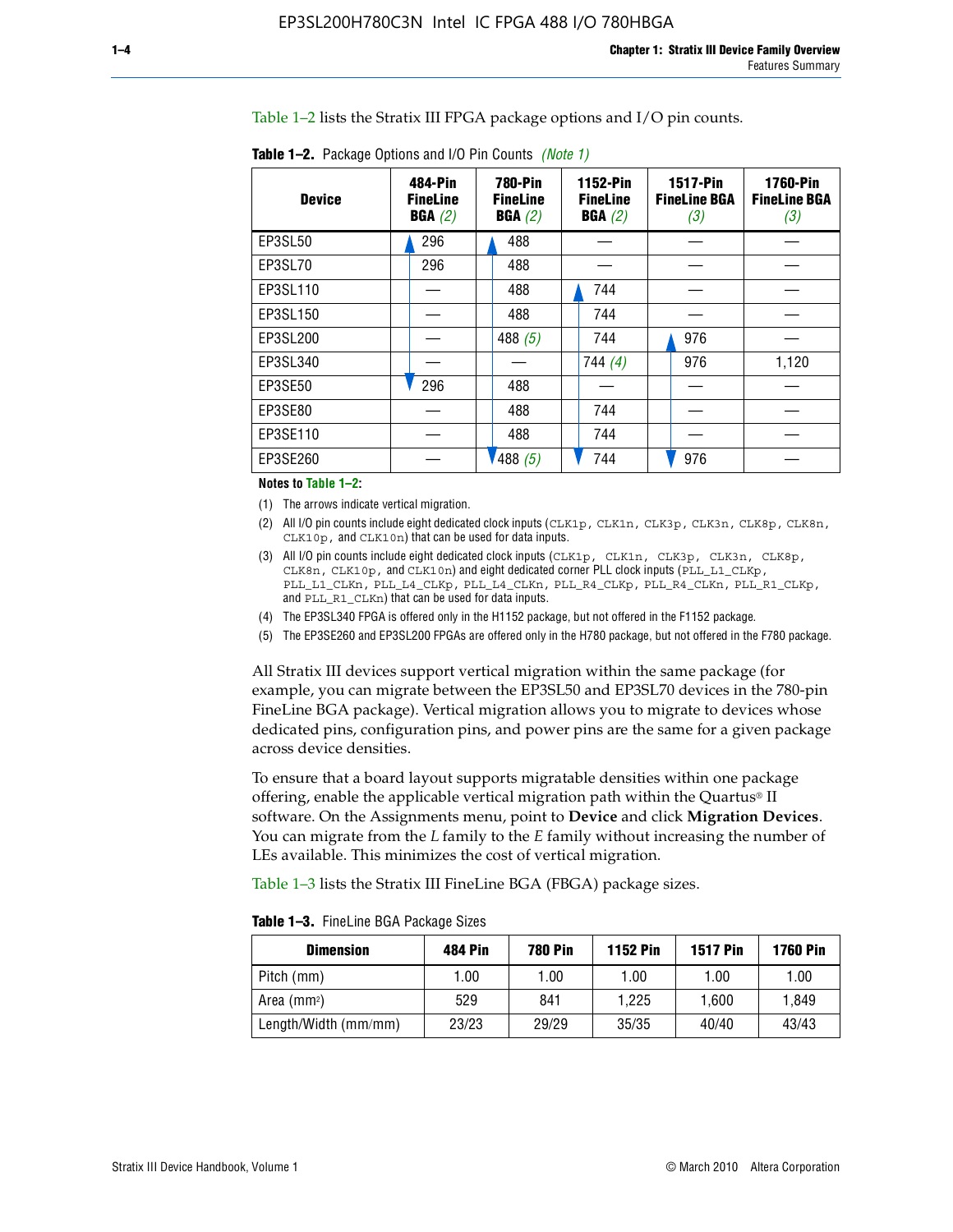Table 1–4 lists the Stratix III Hybrid FineLine BGA (HBGA) package sizes.

**Table 1–4.** Hybrid FineLine BGA Package Sizes

| <b>Dimension</b>     | <b>780 Pin</b> | <b>1152 Pin</b> |
|----------------------|----------------|-----------------|
| Pitch (mm)           | 1.00           | 1.00            |
| Area $(mm^2)$        | 1.089          | 1.600           |
| Length/Width (mm/mm) | 33/33          | 40/40           |

Stratix III devices are available in up to three speed grades: –2, –3, and –4, with –2 being the fastest. Stratix III devices are offered in both commercial and industrial temperature range ratings with leaded and lead-free packages. Selectable Core Voltage is available in specially marked low-voltage devices (*L* ordering code suffix).

Table 1–5 lists the Stratix III device speed grades.

Table 1-5. Speed Grades for Stratix III Devices (Part 1 of 2)

| <b>Device</b> | <b>Temperature</b><br>Grade | 484 - Pin<br><b>FineLine</b><br><b>BGA</b> | <b>780-Pin</b><br><b>FineLine</b><br><b>BGA</b> | <b>780-Pin</b><br><b>Hybrid</b><br><b>FineLine</b><br><b>BGA</b> | 1152-Pin<br><b>FineLine</b><br><b>BGA</b> | 1152-Pin<br><b>Hybrid</b><br><b>FineLine</b><br><b>BGA</b> | 1517-Pin<br><b>FineLine</b><br><b>BGA</b> | 1760-Pin<br><b>FineLine</b><br><b>BGA</b> |
|---------------|-----------------------------|--------------------------------------------|-------------------------------------------------|------------------------------------------------------------------|-------------------------------------------|------------------------------------------------------------|-------------------------------------------|-------------------------------------------|
| EP3SL50       | Commercial                  | $-2, -3, -4,$<br>$-4L$                     | $-2, -3, -4,$<br>$-4L$                          |                                                                  |                                           |                                                            |                                           |                                           |
|               | Industrial                  | $-3, -4, -4L$                              | $-3, -4, -4L$                                   | $\overline{\phantom{0}}$                                         | $\equiv$                                  | $\overline{\phantom{0}}$                                   |                                           | $\overline{\phantom{0}}$                  |
| EP3SL70       | Commercial                  | $-2, -3, -4,$<br>$-4L$                     | $-2, -3, -4,$<br>$-41$                          |                                                                  |                                           |                                                            |                                           |                                           |
|               | Industrial                  | $-3, -4, -4L$                              | $-3, -4, -4L$                                   | $\overbrace{\phantom{1232211}}$                                  |                                           | $\overline{\phantom{0}}$                                   | $\overline{\phantom{0}}$                  | $\overline{\phantom{0}}$                  |
| EP3SL110      | Commercial                  |                                            | $-2, -3, -4,$<br>$-4L$                          |                                                                  | $-2, -3, -4,$<br>$-4L$                    |                                                            |                                           |                                           |
|               | Industrial                  | $\equiv$                                   | $-3, -4, -4L$                                   | $\frac{1}{1}$                                                    | $-3, -4, -4L$                             | $\frac{1}{2}$                                              |                                           | $\overline{\phantom{0}}$                  |
| EP3SL150      | Commercial                  |                                            | $-2, -3, -4,$<br>$-41$                          |                                                                  | $-2, -3, -4,$<br>$-41$                    |                                                            |                                           |                                           |
|               | Industrial                  | $\overline{\phantom{m}}$                   | $-3, -4, -4L$                                   | $\equiv$                                                         | $-3, -4, -4L$                             | $\overline{\phantom{0}}$                                   |                                           | $\overbrace{\phantom{12322111}}$          |
| EP3SL200      | Commercial                  |                                            |                                                 | $-2, -3, -4,$<br>$-4L$                                           | $-2, -3, -4,$<br>$-4L$                    |                                                            | $-2,-3,-4,$<br>$-4L$                      |                                           |
|               | Industrial (1)              | $\equiv$                                   | $\equiv$                                        | $-3, -4, -4L$                                                    | $-3, -4, -4L$                             | $\equiv$                                                   | $-3, -4, -4L$                             | $\equiv$                                  |
| EP3SL340      | Commercial                  |                                            | $\equiv$                                        |                                                                  | $\overline{\phantom{m}}$                  |                                                            | $-2, -3, -4$ $-2, -3, -4$                 | $-2, -3, -4$                              |
|               | Industrial (1)              |                                            | $\equiv$                                        | $\qquad \qquad -$                                                | $\overline{\phantom{0}}$                  |                                                            | $-3, -4, -4$ $-3, -4, -4$                 | $-3, -4, -4L$                             |
| EP3SE50       | Commercial                  | $-2, -3, -4,$<br>$-4L$                     | $-2, -3, -4,$<br>$-4L$                          |                                                                  |                                           |                                                            |                                           |                                           |
|               | Industrial                  | $-3, -4, -4L$                              | $-3, -4, -4L$                                   |                                                                  | $\overline{\phantom{0}}$                  |                                                            | $\overline{\phantom{0}}$                  | $\overline{\phantom{0}}$                  |
| EP3SE80       | Commercial                  |                                            | $-2, -3, -4,$<br>$-41$                          |                                                                  | $-2, -3, -4,$<br>$-4L$                    |                                                            |                                           |                                           |
|               | Industrial                  | $\overline{\phantom{m}}$                   | $-3, -4, -4L$                                   |                                                                  | $-3, -4, -4L$                             |                                                            | $\equiv$                                  |                                           |
| EP3SE110      | Commercial                  |                                            | $-2, -3, -4,$<br>$-4L$                          |                                                                  | $-2, -3, -4,$<br>$-4L$                    |                                                            |                                           |                                           |
|               | Industrial                  |                                            | $-3, -4, -4L$                                   | $\equiv$                                                         | $-3, -4, -4L$                             |                                                            |                                           |                                           |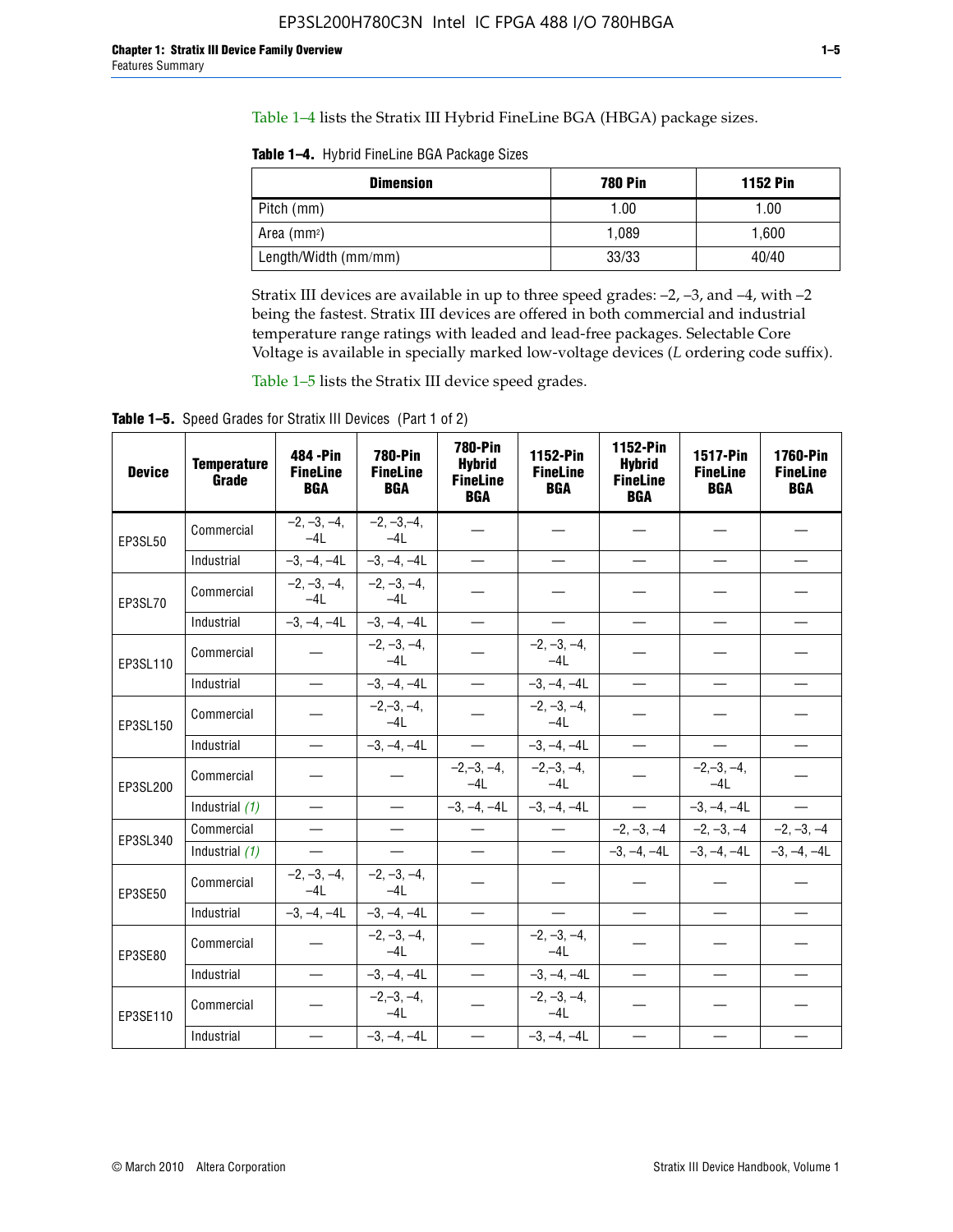| <b>Device</b> | <b>Temperature</b><br>Grade | 484 - Pin<br><b>FineLine</b><br><b>BGA</b> | <b>780-Pin</b><br><b>FineLine</b><br><b>BGA</b> | <b>780-Pin</b><br><b>Hybrid</b><br><b>FineLine</b><br><b>BGA</b> | 1152-Pin<br><b>FineLine</b><br>BGA | 1152-Pin<br><b>Hybrid</b><br><b>FineLine</b><br>BGA | <b>1517-Pin</b><br><b>FineLine</b><br><b>BGA</b> | <b>1760-Pin</b><br><b>FineLine</b><br><b>BGA</b> |
|---------------|-----------------------------|--------------------------------------------|-------------------------------------------------|------------------------------------------------------------------|------------------------------------|-----------------------------------------------------|--------------------------------------------------|--------------------------------------------------|
| EP3SE260      | Commercial                  |                                            |                                                 | $-2, -3, -4,$<br>$-4L$                                           | $-2, -3, -4,$<br>$-4L$             |                                                     | $-2, -3, -4,$<br>$-4L$                           |                                                  |
|               | Industrial $(1)$            |                                            |                                                 | $-3, -4, -4L$                                                    | $-3, -4, -4L$                      |                                                     | $-3, -4, -4L$                                    |                                                  |

**Table 1–5.** Speed Grades for Stratix III Devices (Part 2 of 2)

**Note to Table 1–5:**

(1) For EP3SL340, EP3SL200, and EP3SE260 devices, the industrial junction temperature range for –4L is 0–100°C, regardless of supply voltage.

# **Architecture Features**

The following section describes the various features of the Stratix III family FPGAs.

#### **Logic Array Blocks and Adaptive Logic Modules**

The Logic Array Block (LAB) is composed of basic building blocks known as Adaptive Logic Modules (ALMs) that can be configured to implement logic, arithmetic, and register functions. Each LAB consists of ten ALMs, carry chains, shared arithmetic chains, LAB control signals, local interconnect, and register chain connection lines. ALMs are part of a unique, innovative logic structure that delivers faster performance, minimizes area, and reduces power consumption. ALMs expand the traditional 4-input look-up table architecture to 7 inputs, increasing performance by reducing LEs, logic levels, and associated routing. In addition, ALMs maximize DSP performance with dedicated functionality to efficiently implement adder trees and other complex arithmetic functions. The Quartus II Compiler places associated logic in an LAB or adjacent LABs, allowing the use of local, shared arithmetic chain, and register chain connections for performance and area efficiency.

The Stratix III LAB has a new derivative called Memory LAB (or MLAB), which adds SRAM memory capability to the LAB. MLAB is a superset of the LAB and includes all LAB features. MLABs support a maximum of 320 bits of simple dual-port Static Random Access Memory (SRAM). Each ALM in an MLAB can be configured as a 16×2 block, resulting in a configuration of 16×20 simple dual port SRAM block. MLAB and LAB blocks always co-exist as pairs in all Stratix III families, allowing up to 50% of the logic (LABs) to be traded for memory (MLABs).



f For more information about LABs and ALMs, refer to the *[Logic Array Blocks and](http://www.altera.com/literature/hb/stx3/stx3_siii51002.pdf)  [Adaptive Logic Modules in Stratix III Devices](http://www.altera.com/literature/hb/stx3/stx3_siii51002.pdf)* chapter.



For more information about MLAB modes, features and design considerations, refer to the *[TriMatrix Embedded Memory Blocks in Stratix III Devices](http://www.altera.com/literature/hb/stx3/stx3_siii51004.pdf)* chapter.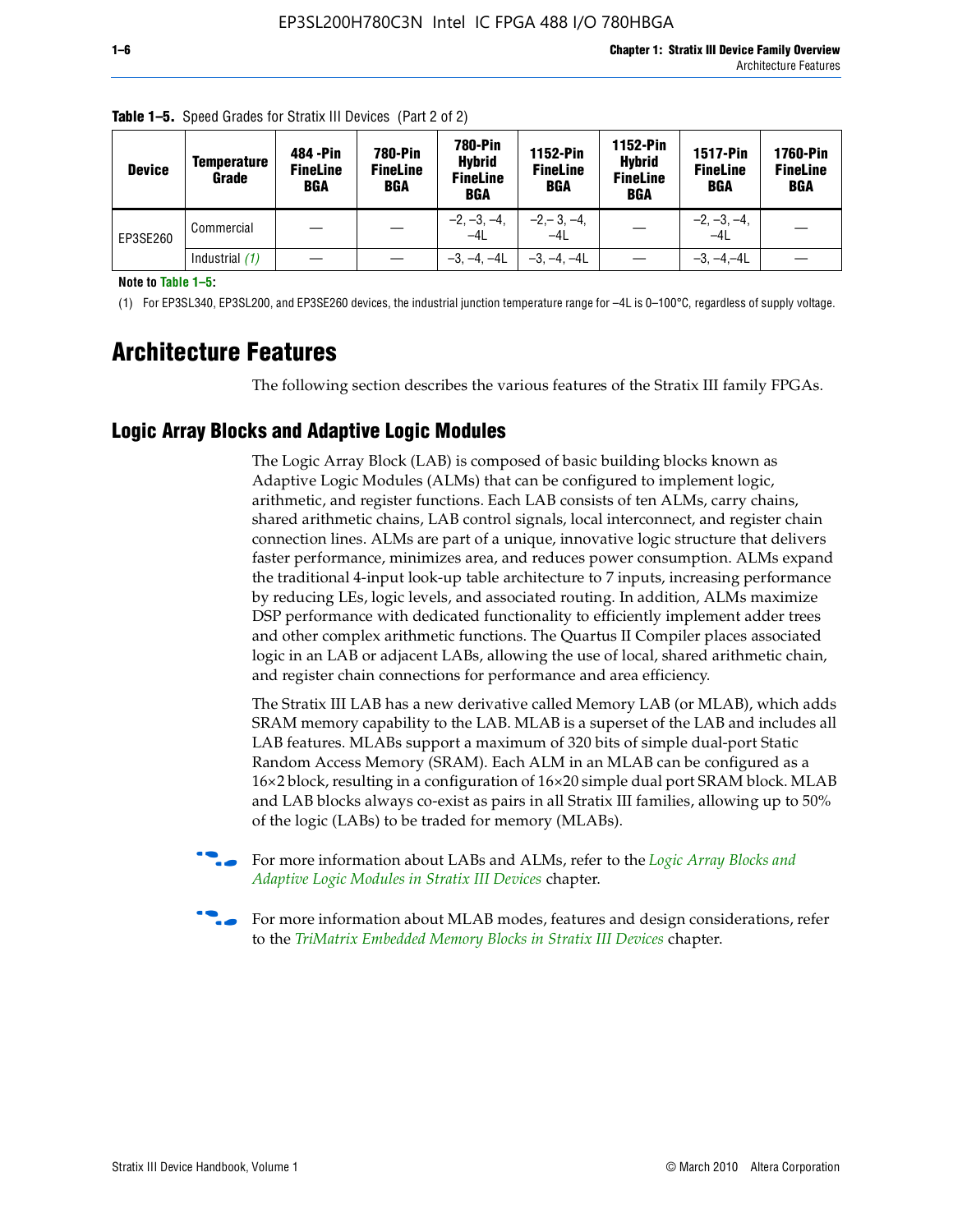#### **MultiTrack Interconnect**

In the Stratix III architecture, connections between ALMs, TriMatrix memory, DSP blocks, and device I/O pins are provided by the MultiTrack interconnect structure with DirectDrive technology. The MultiTrack interconnect consists of continuous, performance-optimized row and column interconnects that span fixed distances. A routing structure with fixed length resources for all devices allows predictable and repeatable performance when migrating through different device densities. The MultiTrack interconnect provides 1-hop connection to 34 adjacent LABs, 2-hop connections to 96 adjacent LABs and 3-hop connections to 160 adjacent LABs.

DirectDrive technology is a deterministic routing technology that ensures identical routing resource usage for any function regardless of placement in the device. The MultiTrack interconnect and DirectDrive technology simplify the integration stage of block-based designing by eliminating the reoptimization cycles that typically follow design changes and additions. The Quartus II Compiler also automatically places critical design paths on faster interconnects to improve design performance.

#### **For more information, refer to the** *[MultiTrack Interconnect in Stratix III Devices](http://www.altera.com/literature/hb/stx3/stx3_siii51003.pdf)* **chapter.**

#### **TriMatrix Embedded Memory Blocks**

TriMatrix embedded memory blocks provide three different sizes of embedded SRAM to efficiently address the needs of Stratix III FPGA designs. TriMatrix memory includes the following blocks:

- 320-bit MLAB blocks optimized to implement filter delay lines, small FIFO buffers, and shift registers
- 9-Kbit M9K blocks that can be used for general purpose memory applications
- 144-Kbit M144K blocks that are ideal for processor code storage, packet and video frame buffering

Each embedded memory block can be independently configured to be a single- or dual-port RAM, ROM, or shift register via the Quartus II MegaWizard™ Plug-In Manager. Multiple blocks of the same type can also be stitched together to produce larger memories with minimal timing penalty. TriMatrix memory provides up to 16,272 Kbits of embedded SRAM at up to 600 MHz operation.

For more information about TriMatrix memory blocks, modes, features, and design considerations, refer to the *[TriMatrix Embedded Memory Blocks in Stratix III Devices](http://www.altera.com/literature/hb/stx3/stx3_siii51004.pdf)* chapter.

#### **DSP Blocks**

Stratix III devices have dedicated high-performance digital signal processing (DSP) blocks optimized for DSP applications requiring high data throughput. Stratix III devices provide you with the ability to implement various high-performance DSP functions easily. Complex systems such as WiMAX, 3GPP WCDMA, CDMA2000, voice over Internet Protocol (VoIP), H.264 video compression, and high-definition television (HDTV) require high-performance DSP blocks to process data. These system designs typically use DSP blocks to implement finite impulse response (FIR) filters, complex FIR filters, infinite impulse response (IIR) filters, fast Fourier transform (FFT) functions, and discrete cosine transform (DCT) functions.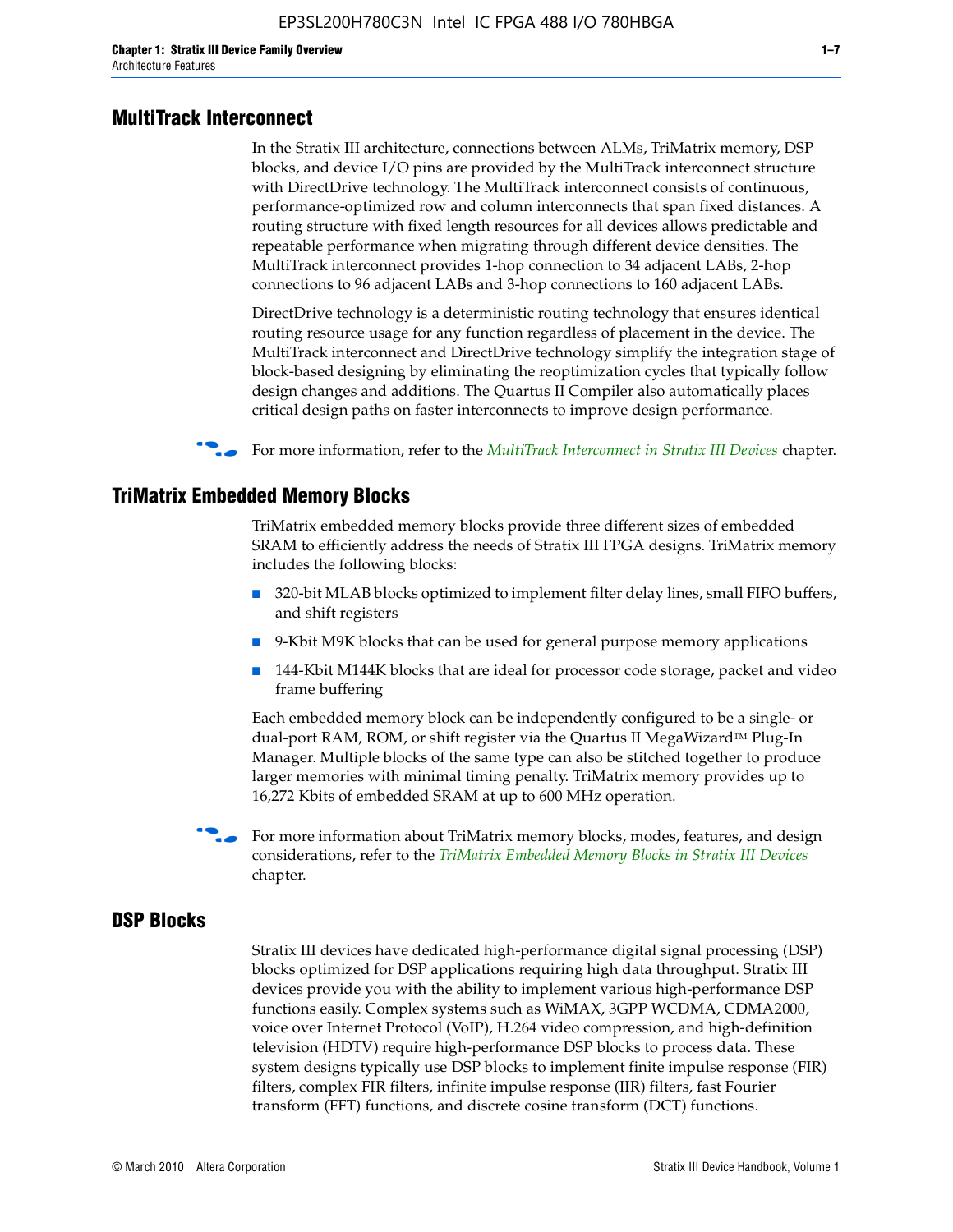Stratix III devices have up to 112 DSP blocks. The architectural highlights of the Stratix III DSP block are the following:

- High-performance, power optimized, fully pipelined multiplication operations
- Native support for 9-bit, 12-bit, 18-bit, and 36-bit word lengths
- Native support for 18-bit complex multiplications
- Efficient support for floating point arithmetic formats (24-bit for Single Precision and 53-bit for Double Precision)
- Signed and unsigned input support
- Built-in addition, subtraction, and accumulation units to efficiently combine multiplication results
- Cascading 18-bit input bus to form tap-delay lines
- Cascading 44-bit output bus to propagate output results from one block to the next block
- Rich and flexible arithmetic rounding and saturation units
- Efficient barrel shifter support
- Loopback capability to support adaptive filtering

DSP block multipliers can optionally feed an adder/subtractor or accumulator in the block depending on user configuration. This option saves ALM routing resources and increases performance, because all connections and blocks are inside the DSP block. Additionally, the DSP Block input registers can efficiently implement shift registers for FIR filter applications, and the Stratix III DSP blocks support rounding and saturation. The Quartus II software includes megafunctions that control the mode of operation of the DSP blocks based on user parameter settings.

f For more information, refer to the *[DSP Blocks in Stratix III Devices](http://www.altera.com/literature/hb/stx3/stx3_siii51005.pdf)* chapter.

#### **Clock Networks and PLLs**

Stratix III devices provide dedicated Global Clock Networks (GCLKs), Regional Clock Networks (RCLKs), and Periphery Clock Networks (PCLKs). These clocks are organized into a hierarchical clock structure that provides up to 104 unique clock domains (16 GCLK + 88 RCLK) within the Stratix III device and allows for up to 38 (16 GCLK + 22 RCLK) unique GCLK/RCLK clock sources per device quadrant.

Stratix III devices deliver abundant PLL resources with up to 12 PLLs per device and up to 10 outputs per PLL. Every output can be independently programmed, creating a unique, customizable clock frequency. Inherent jitter filtration and fine granularity control over multiply, divide ratios, and dynamic phase-shift reconfiguration provide the high-performance precision required in today's high-speed applications. Stratix III PLLs are feature rich, supporting advanced capabilities such as clock switchover, reconfigurable phase shift, PLL reconfiguration, and reconfigurable bandwidth. PLLs can be used for general-purpose clock management supporting multiplication, phase shifting, and programmable duty cycle. Stratix III PLLs also support external feedback mode, spread-spectrum input clock tracking, and post-scale counter cascading.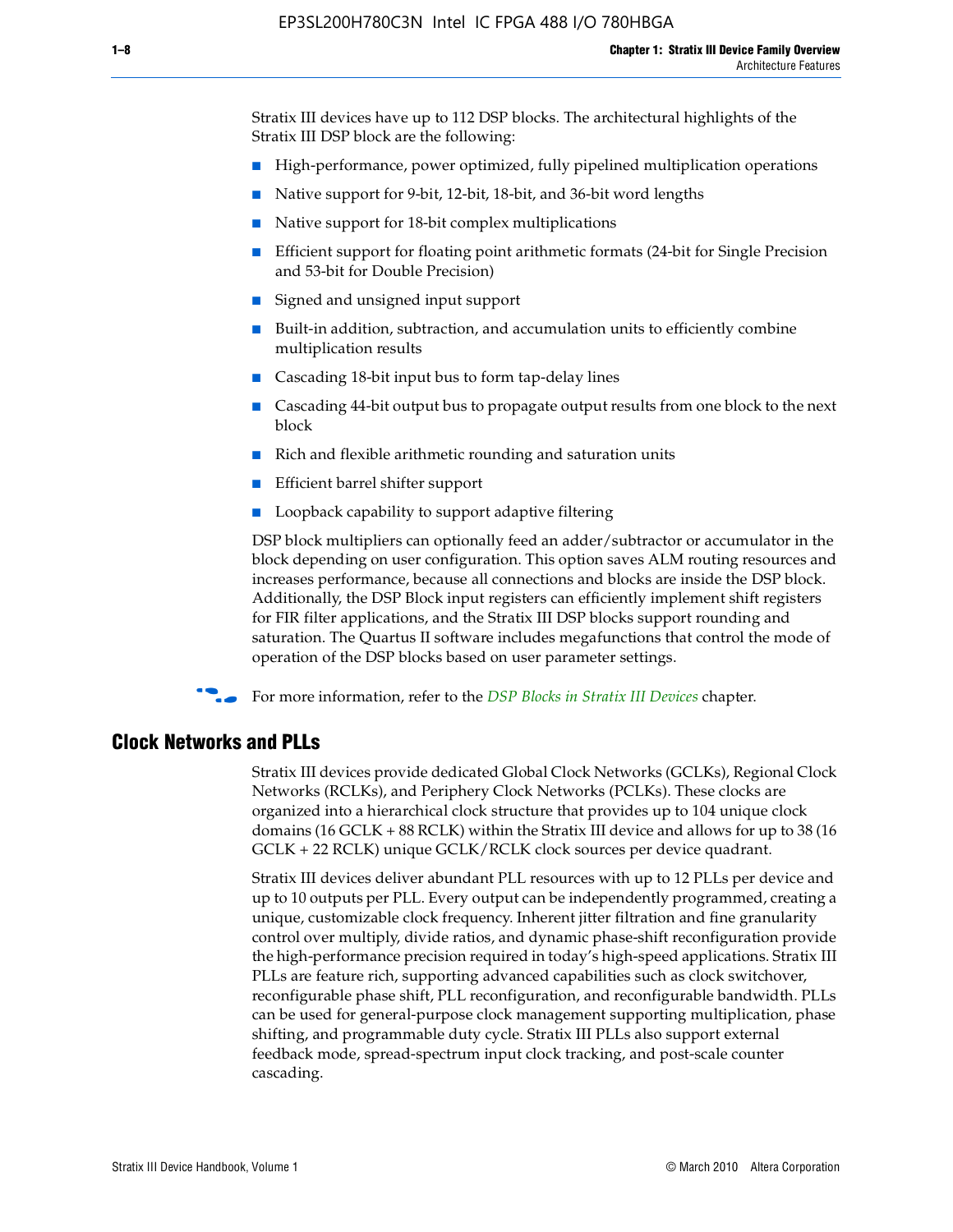f For more information, refer to the *[Clock Networks and PLLs in Stratix III Devices](http://www.altera.com/literature/hb/stx3/stx3_siii51006.pdf)* chapter.

#### **I/O Banks and I/O Structure**

Stratix III devices contain up to 24 modular I/O banks, each of which contains 24, 32, 36, 40, or 48 I/Os. This modular bank structure improves pin efficiency and eases device migration. The I/O banks contain circuitry to support external memory interfaces at speeds up to 533 MHz and high-speed differential I/O interfaces meeting up to 1.6 Gbps performance. It also supports high-speed differential inputs and outputs running at speeds up to 800 MHz.

Stratix III devices support a wide range of industry I/O standards, including single-ended, voltage referenced single-ended, and differential I/O standards. The Stratix III I/O supports programmable bus hold, programmable pull-up resistor, programmable slew rate, programmable drive strength, programmable output delay control, and open-drain output. Stratix III devices also support on-chip series  $(R<sub>s</sub>)$  and on-chip parallel  $(R_T)$  termination with auto calibration for single-ended I/O standards and on-chip differential termination  $(R_D)$  for LVDS I/O standards on Left/Right I/O banks. Dynamic OCT is also supported on bi-directional I/O pins in all I/O banks.

**For more information, refer to the** *[Stratix III Device I/O Features](http://www.altera.com/literature/hb/stx3/stx3_siii51007.pdf)* **chapter.** 

## **External Memory Interfaces**

The Stratix III I/O structure has been completely redesigned to provide flexibility and enable high-performance support for existing and emerging external memory standards such as DDR, DDR2, DDR3, QDR II, QDR II+, and RLDRAM II at frequencies of up to 533 MHz.

Packed with features such as dynamic on-chip termination, trace mismatch compensation, read/write leveling, half-rate registers, and 4-to 36-bit programmable DQ group widths, Stratix III I/Os supply the built-in functionality required for rapid and robust implementation of external memory interfaces. Double data-rate support is found on all sides of the Stratix III device. Stratix III devices provide an efficient architecture to quickly and easily fit wide external memory interfaces exactly where you want them.

A self-calibrating soft IP core (ALTMEMPHY), optimized to take advantage of the Stratix III device I/O, along with the Quartus II timing analysis tool (TimeQuest), provide the total solution for the highest reliable frequency of operation across process voltage and temperature.

f For more information about external memory interfaces, refer to the *[External Memory](http://www.altera.com/literature/hb/stx3/stx3_siii51008.pdf)  [Interfaces in Stratix III Devices](http://www.altera.com/literature/hb/stx3/stx3_siii51008.pdf)* chapter.

#### **High-Speed Differential I/O Interfaces with DPA**

Stratix III devices contain dedicated circuitry for supporting differential standards at speeds up to 1.6 Gbps. The high-speed differential I/O circuitry supports the following high-speed I/O interconnect standards and applications: Utopia IV, SPI-4.2, SFI-4, 10 Gigabit Ethernet XSBI, Rapid I/O, and NPSI. Stratix III devices support 2×, 4×, 6×, 7×, 8×, and 10× SERDES modes for high-speed differential I/O interfaces and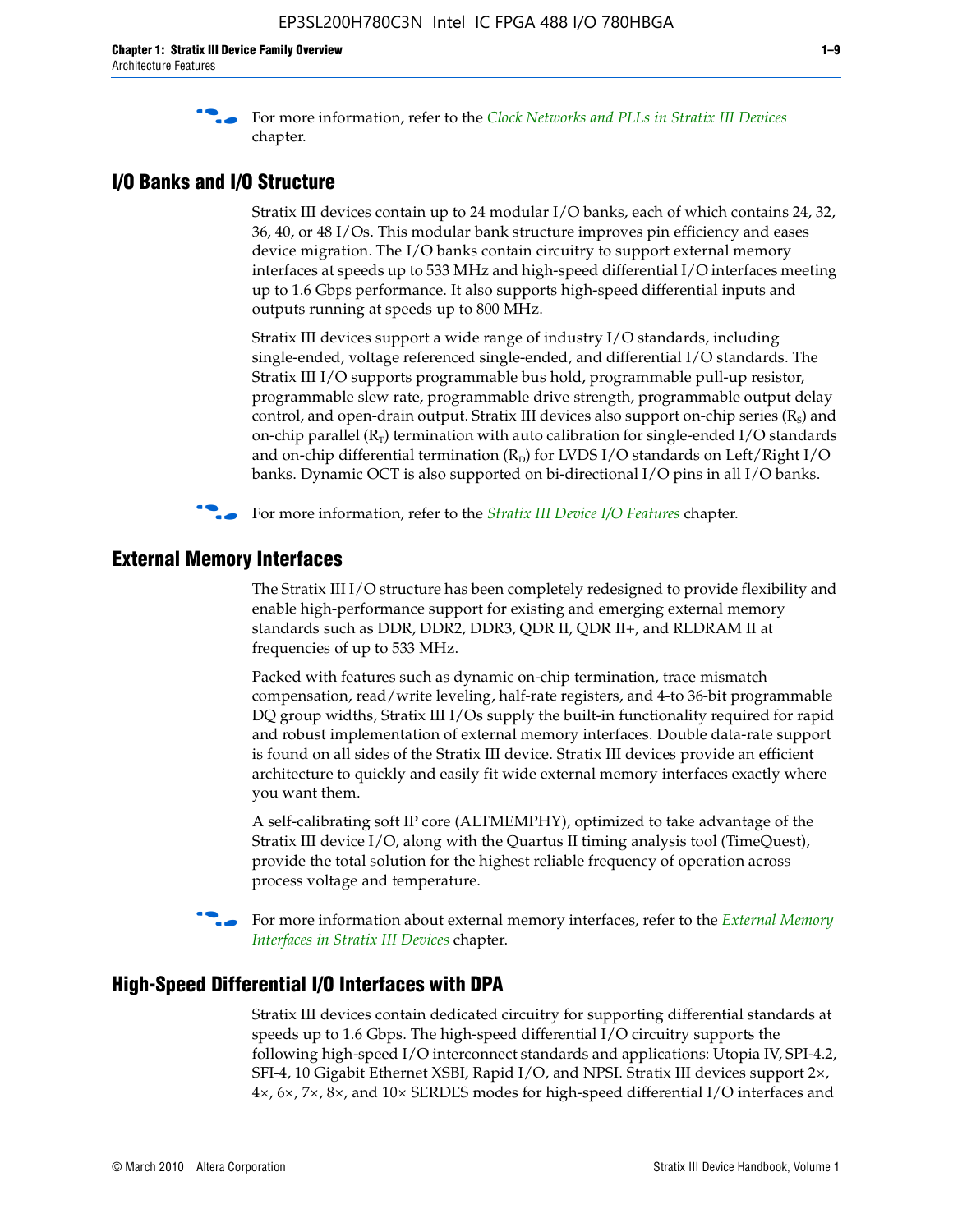4×, 6×, 7×, 8×, and 10× SERDES modes when using the dedicated DPA circuitry. DPA minimizes bit errors, simplifies PCB layout and timing management for high-speed data transfer, and eliminates channel-to-channel and channel-to-clock skew in high-speed data transmission systems. Soft CDR can also be implemented, enabling low-cost 1.6-Gbps clock embedded serial links.

Stratix III devices have the following dedicated circuitry for high-speed differential I/O support:

- Differential I/O buffer
- Transmitter serializer
- Receiver deserializer
- Data realignment
- Dynamic phase aligner (DPA)
- Soft CDR functionality
- Synchronizer (FIFO buffer)
- PLLs

**for more information, refer to the** *High Speed Differential I/O Interfaces with DPA in [Stratix III Devices](http://www.altera.com/literature/hb/stx3/stx3_siii51009.pdf)* chapter.

#### **Hot Socketing and Power-On Reset**

Stratix III devices are hot-socketing compliant. Hot socketing is also known as hot plug-in or hot swap, and power sequencing support without the use of any external devices. Robust on-chip hot-socketing and power-sequencing support ensures proper device operation independent of the power-up sequence. You can insert or remove a Stratix III board in a system during system operation without causing undesirable effects to the running system bus or the board that was inserted into the system.

The hot-socketing feature makes it easier to use Stratix III devices on PCBs that also contain a mixture of 3.3-V, 3.0-V, 2.5-V, 1.8-V, 1.5-V, and 1.2-V devices. With the Stratix III hot socketing feature, you do not need to ensure a specific power-up sequence for each device on the board.

f For more information, refer to the *[Hot Socketing and Power-On Reset in Stratix III](http://www.altera.com/literature/hb/stx3/stx3_siii51010.pdf)  [Device](http://www.altera.com/literature/hb/stx3/stx3_siii51010.pdf)s* chapter.

#### **Configuration**

Stratix III devices are configured using one of the following four configuration schemes:

- Fast passive parallel (FPP)
- Fast active serial (AS)
- Passive serial (PS)
- Joint Test Action Group (JTAG)

All configuration schemes use either an external controller (for example, a  $MAX<sup>®</sup>$  II device or microprocessor), a configuration device, or a download cable.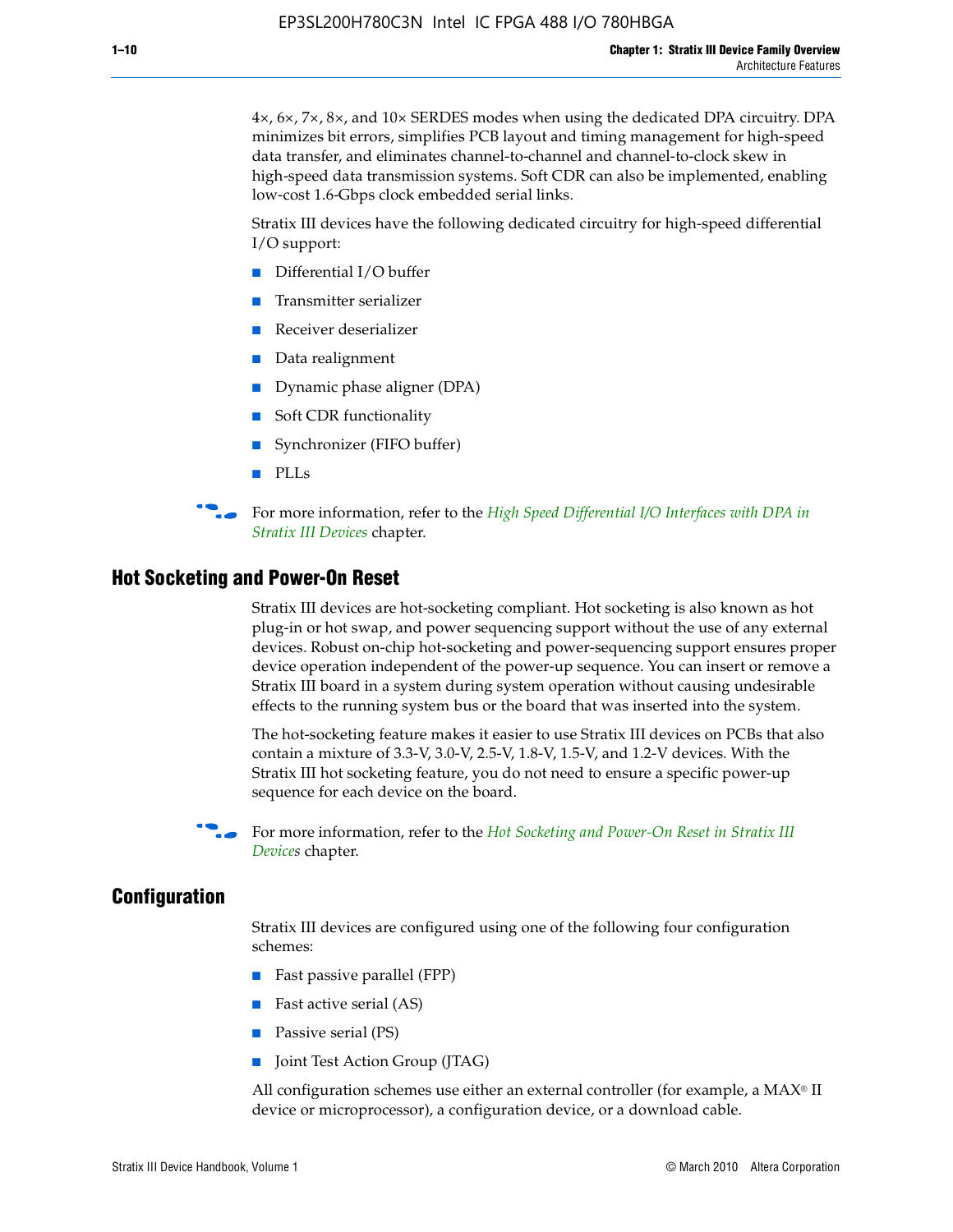Stratix III devices support configuration data decompression, which saves configuration memory space and time. This feature allows you to store compressed configuration data in configuration devices or other memory and transmit this compressed bitstream to Stratix III devices. During configuration, the Stratix III device decompresses the bitstream in real time and programs its SRAM cells.

Stratix III devices support decompression in the FPP when using a MAX II device/microprocessor plus flash, fast AS, and PS configuration schemes. The Stratix III decompression feature is not available in the FPP when using the enhanced configuration device and JTAG configuration schemes.

For more information, refer to the *[Configuring Stratix III Devices](http://www.altera.com/literature/hb/stx3/stx3_siii51011.pdf)* chapter.

#### **Remote System Upgrades**

Stratix III devices feature remote system upgrade capability, allowing error-free deployment of system upgrades from a remote location securely and reliably. Soft logic (either the Nios embedded processor or user logic) implemented in a Stratix III device can download a new configuration image from a remote location, store it in configuration memory, and direct the dedicated remote system upgrade circuitry to initiate a reconfiguration cycle. The dedicated circuitry performs error detection during and after the configuration process, and can recover from an error condition by reverting back to a safe configuration image, and provides error status information. This dedicated remote system upgrade circuitry is unique to Stratix series FPGAs and helps to avoid system downtime.



**For more information, refer to the** *[Remote System Upgrades with Stratix III Devices](http://www.altera.com/literature/hb/stx3/stx3_siii51012.pdf)* chapter.

#### **IEEE 1149.1 (JTAG) Boundary-Scan Testing**

Stratix III devices support the JTAG IEEE Std. 1149.1 specification. The Boundary-Scan Test (BST) architecture offers the capability to test pin connections without using physical test probes and capture functional data while a device is operating normally. Boundary-scan cells in the Stratix III device can force signals onto pins or capture data from pin or logic array signals. Forced test data is serially shifted into the boundary-scan cells. Captured data is serially shifted out and externally compared to expected results. In addition to BST, you can use the IEEE Std. 1149.1 controller for Stratix III device in-circuit reconfiguration (ICR).

For more information, refer to the *IEEE 1149.1 (JTAG) Boundary Scan Testing in [Stratix III Devices](http://www.altera.com/literature/hb/stx3/stx3_siii51013.pdf)* chapter.

#### **Design Security**

Stratix III devices are high-density, high-performance FPGAs with support for 256-bit volatile and non-volatile security keys to protect designs against copying, reverse engineering, and tampering. Stratix III devices have the ability to decrypt a configuration bitstream using the Advanced Encryption Standard (AES) algorithm, an industry standard encryption algorithm that is FIPS-197 certified and requires a 256-bit security key.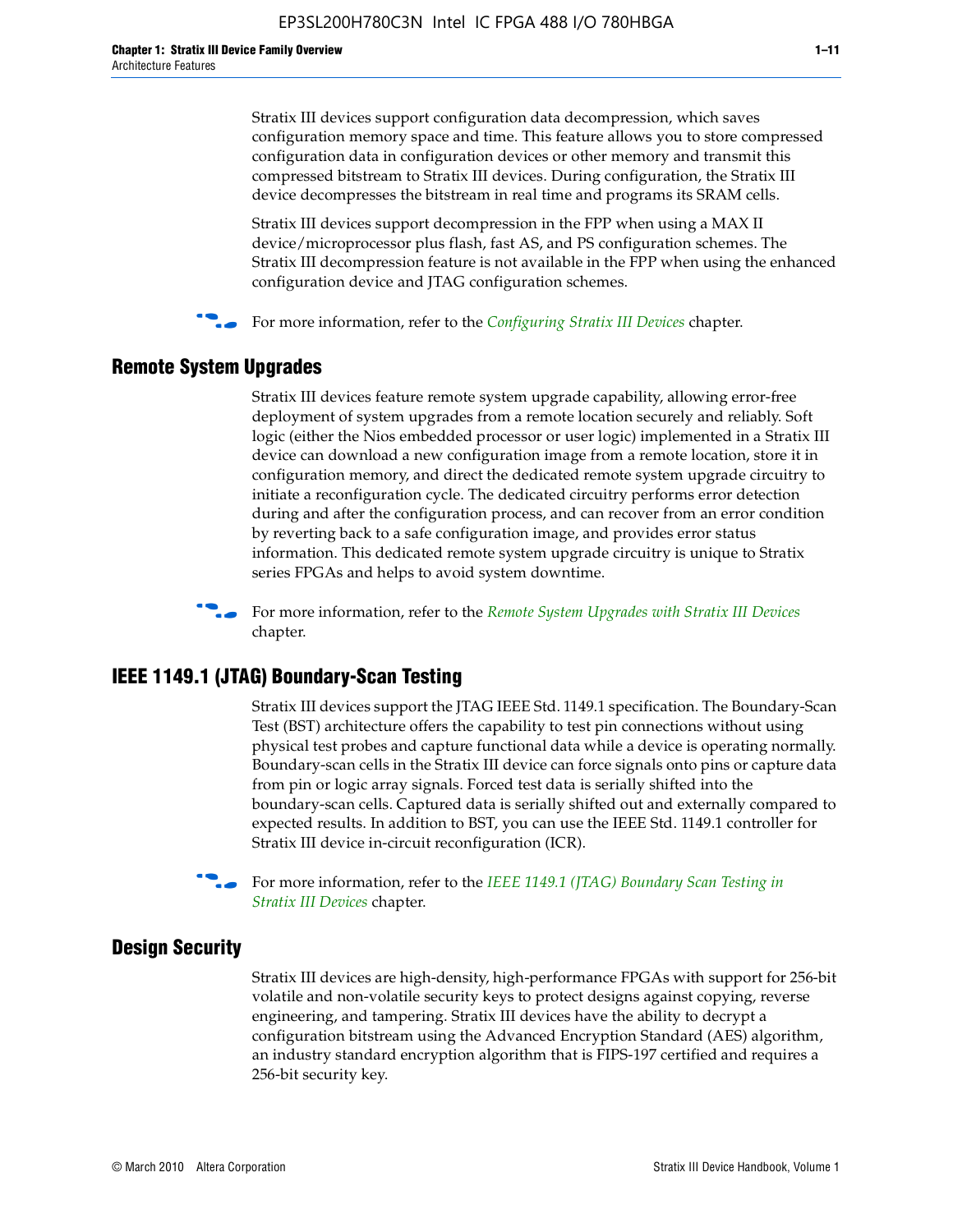The design security feature is available when configuring Stratix III FPGAs using the fast passive parallel (FPP) configuration mode with an external host (such as a MAX II device or microprocessor), or when using fast active serial (AS) or passive serial (PS) configuration schemes.

f For more information about the design security feature, refer to the *[Design Security in](http://www.altera.com/literature/hb/stx3/stx3_siii51014.pdf)  [Stratix III Devices](http://www.altera.com/literature/hb/stx3/stx3_siii51014.pdf)* chapter.

#### **SEU Mitigation**

Stratix III devices have built-in error detection circuitry to detect data corruption due to soft errors in the configuration random-access memory (CRAM) cells. This feature allows all CRAM contents to be read and verified continuously during user mode operation to match a configuration-computed CRC value. The enhanced CRC circuit and frame-based configuration architecture allows detection and location of multiple, single, and adjacent bit errors which, in conjunction with a soft circuit supplied as a reference design, allows don't-care soft errors in the CRAM to be ignored during device operation. This provides a steep decrease in the effective soft error rate, increasing system reliability.

On-chip memory block SEU mitigation is also offered using the ninth bit and a configurable megafunction in the Quartus II software for MLAB and M9K blocks while the M144K memory blocks have built-in error correction code (ECC) circuitry.

For more information about the dedicated error detection circuitry, refer to the *SEU [Mitigation in Stratix III Devices](http://www.altera.com/literature/hb/stx3/stx3_siii51015.pdf)* chapter.

#### **Programmable Power**

Stratix III delivers Programmable Power, the only FPGA with user programmable power options balancing today's power and performance requirements. Stratix III devices utilize the most advanced power-saving techniques, including a variety of process, circuit, and architecture optimizations and innovations. In addition, user controllable power reduction techniques provide an optimal balance of performance and power reduction specific for each design configured into the Stratix III FPGA. The Quartus II software (starting from version 6.1) automatically optimizes designs to meet the performance goals while simultaneously leveraging the programmable power-saving options available in the Stratix III FPGA without the need for any changes to the design flow.

For more information about Programmable Power in Stratix III devices, refer to the following documents:

- *[Programmable Power and Temperature Sensing Diode in Stratix III Devices](http://www.altera.com/literature/hb/stx3/stx3_siii51016.pdf) chapter*
- *[AN 437: Power Optimization in Stratix III FPGAs](http://www.altera.com/literature/an/AN437.pdf)*
- *[Stratix III Programmable Power White Paper](http://www.altera.com/literature/wp/wp-01006.pdf)*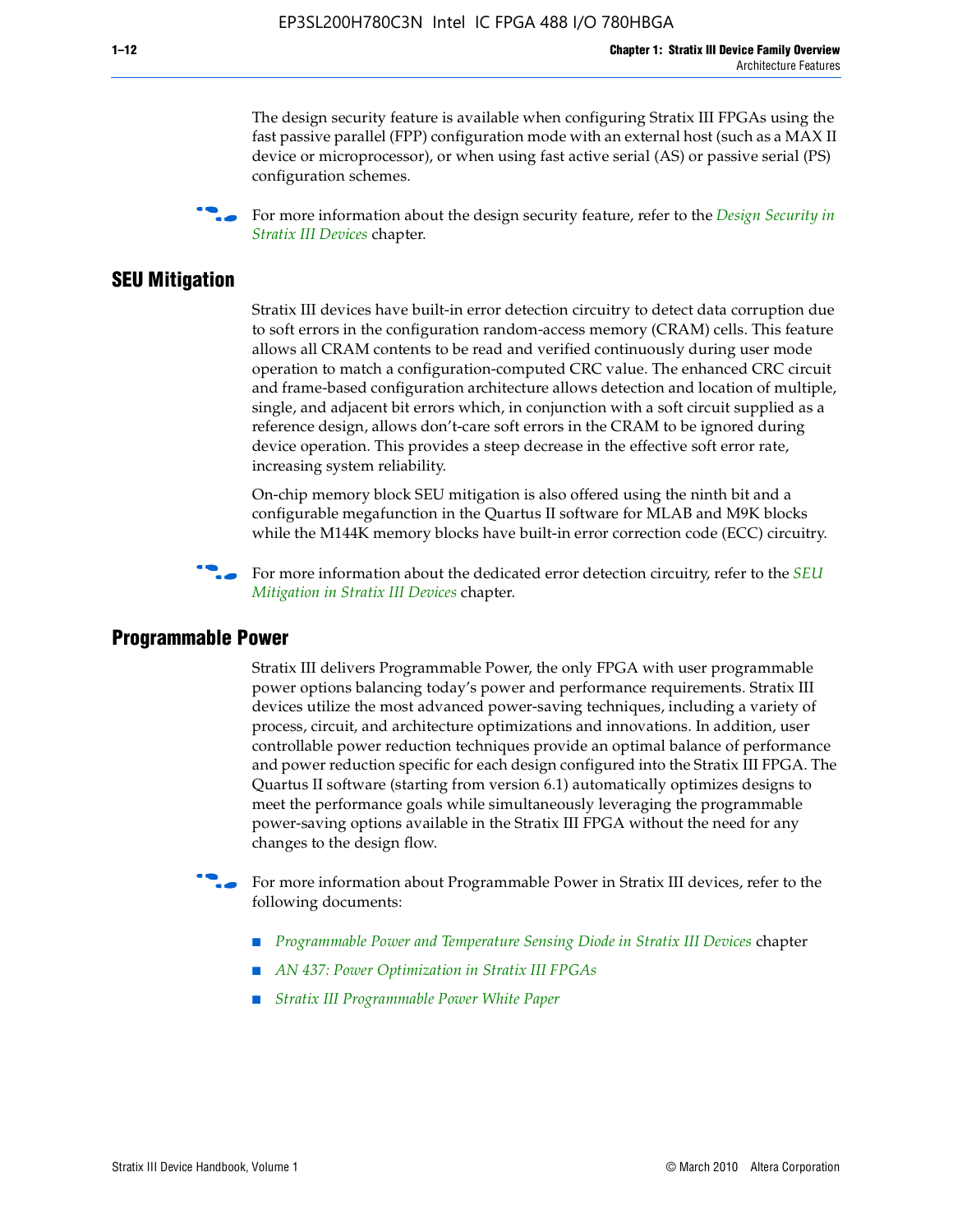## **Signal Integrity**

Stratix III devices simplify the challenge of signal integrity through a number of chip, package, and board level enhancements to enable efficient high-speed data transfer into and out of the device. These enhancements include:

- 8:1:1 user I/O/Gnd/V<sub>cc</sub> ratio to reduce the loop inductance in the package
- Dedicated power supply for each I/O bank, limit of I/Os is 24 to 48 I/Os per bank, to help limit simultaneous switching noise
- Programmable slew-rate support with up to four settings to match desired I/O standard, control noise, and overshoot
- Programmable output-current drive strength support with up to six settings to match desired I/O standard performance
- Programmable output-delay support to control rise/fall times and adjust duty cycle, compensate for skew, and reduce simultaneous switching outputs (SSO) noise
- Dynamic OCT with auto calibration support for series and parallel OCT and differential OCT support for LVDS I/O standard on the left/right banks
- For mor[e](http://www.altera.com/literature/hb/qts/quartusii_handbook.pdf) information about SI support in the Quartus II software, refer to the *[Quartus II Handbook](http://www.altera.com/literature/hb/qts/quartusii_handbook.pdf)*.

For more information about how to use the various configuration, PLL, external memory interfaces, I/O, high-speed differential I/O, power, and JTAG pins, refer to the *[Stratix III Device Family Pin Connection Guidelines](http://www.altera.com/literature/dp/stx3/PCG-01004.pdf)*.

# **Reference and Ordering Information**

The following section describes Stratix III device software support and ordering information.

### **Software Support**

Stratix III devices are supported by the Altera Quartus II design software, version 6.1 and later, which provides a comprehensive environment for system-on-a-programmable-chip (SOPC) design. The Quartus II software includes HDL and schematic design entry, compilation and logic synthesis, full simulation and advanced timing analysis, SignalTap® II logic analyzer, and device configuration.

**For more information about the [Quartus II](http://www.altera.com/literature/hb/qts/quartusii_handbook.pdf) software features, refer to the** *Quartus II* **<b>Fig. 7** *[Handbook](http://www.altera.com/literature/hb/qts/quartusii_handbook.pdf)*.

The Quartus II software supports a variety of operating systems. The specific operating system for the Quartus II software can be obtained from the Quartus II **Readme.txt** file or the *[Operating System Support](http://www.altera.com/support/software/os_support/oss-index.html)* section of the Altera website. It also supports seamless integration with industry-leading EDA tools through the NativeLink® interface.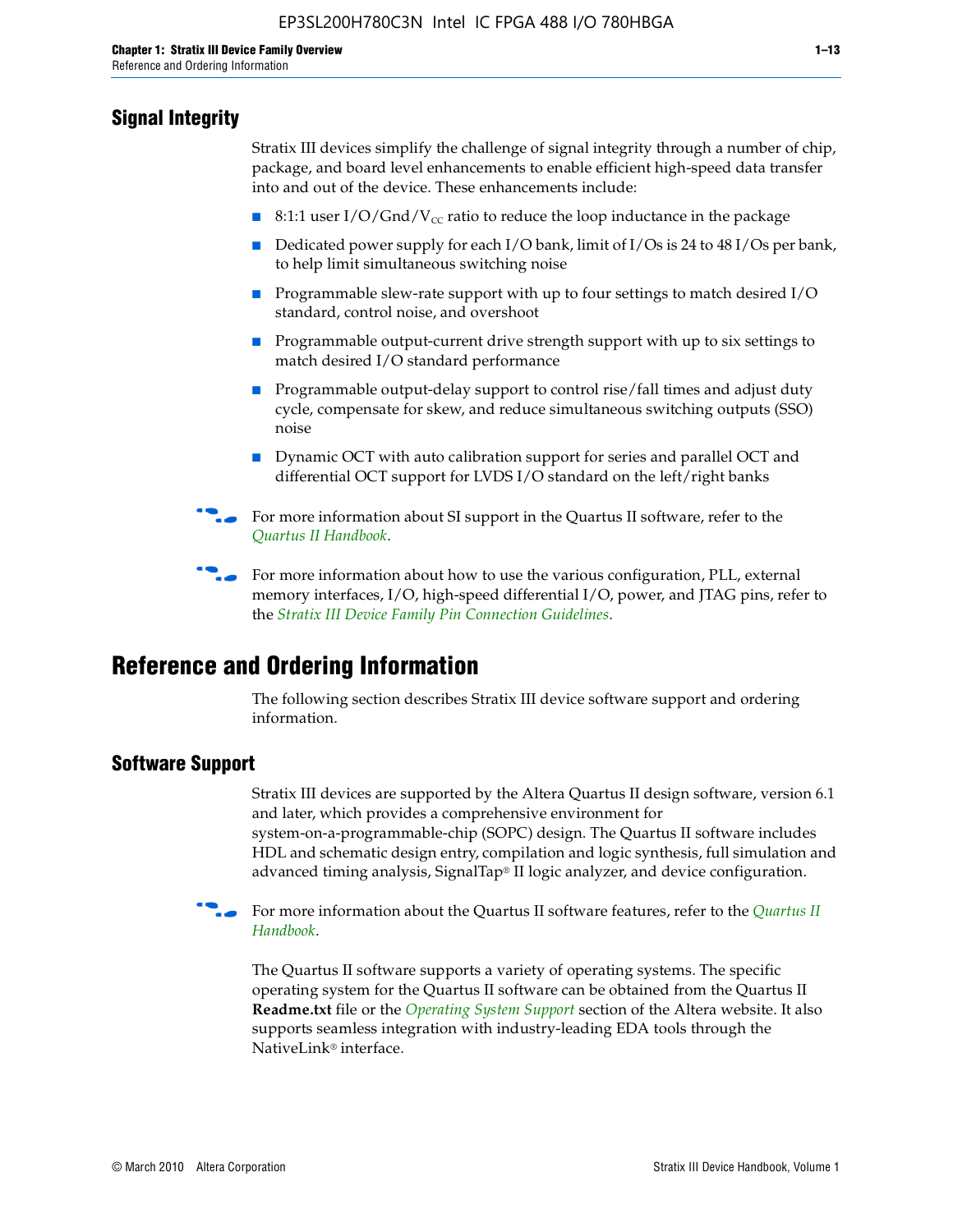## **Ordering Information**

Figure 1–1 shows the ordering codes for Stratix III devices.

For more information about a specific package, refer to the *Stratix III Device Package [Information](http://www.altera.com/literature/hb/stx3/stx3_siii51017.pdf)* chapter.





# **[C](http://www.altera.com/literature/hb/stx3/stx3_siii51012.pdf)hapter Revision History**

Table 1–6 lists the revision history for this chapter.

| <b>Table 1–6.</b> Chapter Revision History (Part 1 of 2) |  |  |  |  |  |
|----------------------------------------------------------|--|--|--|--|--|
|----------------------------------------------------------|--|--|--|--|--|

| <b>Date</b>       | <b>Version</b> | <b>Changes Made</b>                                          |
|-------------------|----------------|--------------------------------------------------------------|
|                   |                | Updated for the Quartus II software version 9.1 SP2 release: |
| <b>March 2010</b> | 1.8            | <b>u</b> Updated Table $1-2$ .                               |
|                   |                | ■ Updated "I/O Banks and I/O Structure" section.             |
| May 2009          | 1.7            | Updated "Software" and "Signal Integrity" sections.          |
|                   |                | Updated "Features" section.                                  |
| February 2009     | 1.6            | <b>u</b> Updated Table $1-1$ .                               |
|                   |                | Removed "Referenced Documents" section.                      |
|                   |                | ■ Updated "Features" section.                                |
| October 2008      | 1.5            | ■ Updated Table 1–1 and Table 1–5.                           |
|                   |                | <b>Updated New Document Format.</b>                          |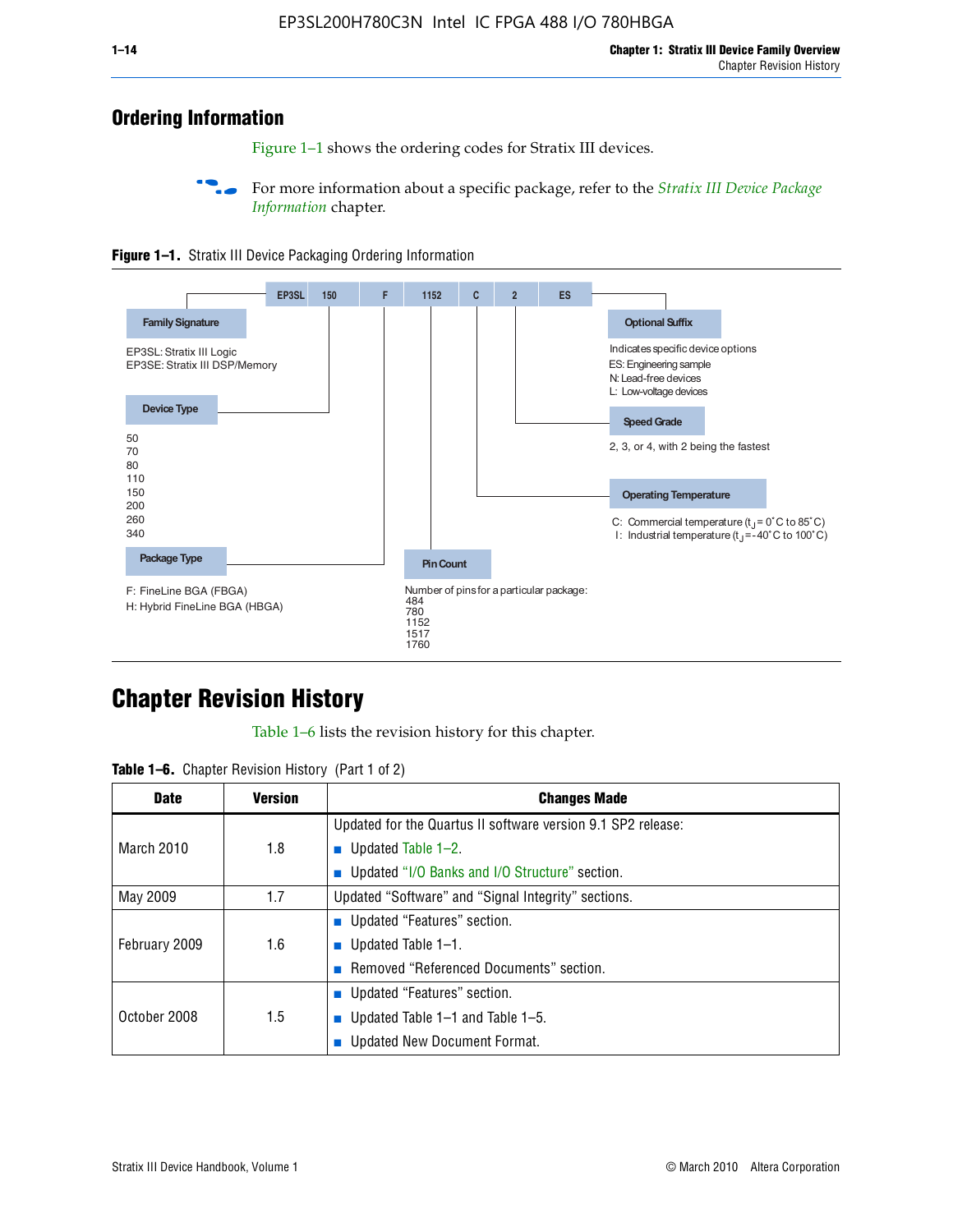#### Table 1–6. Chapter Revision History (Part 2 of 2)

| <b>Date</b>   | <b>Version</b> | <b>Changes Made</b>                                                                             |  |  |  |
|---------------|----------------|-------------------------------------------------------------------------------------------------|--|--|--|
|               |                | <b>Updated "Introduction".</b>                                                                  |  |  |  |
|               |                | $\blacksquare$ Updated Table 1-1.                                                               |  |  |  |
|               | 1.4            | <b>u</b> Updated Table $1-2$ .                                                                  |  |  |  |
| May 2008      |                | Added Table 1–5.                                                                                |  |  |  |
|               |                | ■ Updated "Reference and Ordering Information".                                                 |  |  |  |
|               |                | ■ Updated package type information in Figure $1-1$ .                                            |  |  |  |
| November 2007 | 1.3            | <b>U</b> pdated Table $1-1$ .                                                                   |  |  |  |
|               |                | ■ Updated Table $1-2$ .                                                                         |  |  |  |
|               |                | ■ Minor typo fixes.                                                                             |  |  |  |
| October 2007  | 1.2            | Added Table 1-4.                                                                                |  |  |  |
|               |                | Added section "Referenced Documents".<br>m.                                                     |  |  |  |
|               |                | Added live links for references.                                                                |  |  |  |
| May 2007      | 1.1            | Minor formatting changes, fixed PLL numbers and ALM, LE and MLAB bit counts in<br>Table $1-1$ . |  |  |  |
| November 2006 | 1.0            | Initial Release.                                                                                |  |  |  |